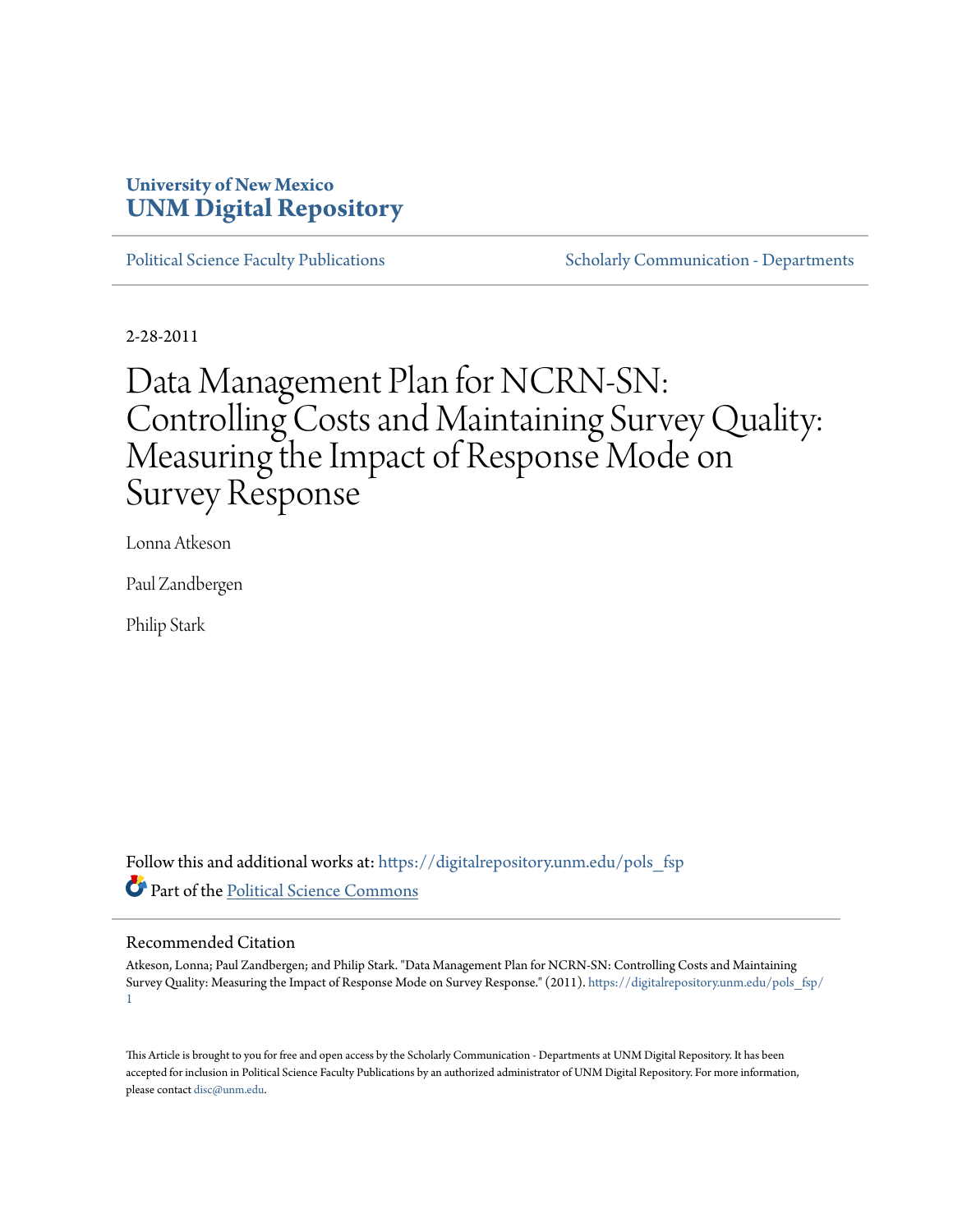Project Title: NCRN-SN: Controlling Costs and Maintaining Survey Quality: Measuring the Impact of Response Mode on Survey Response

## **Data Management Plan**

Data Owners: Lonna Atkeson (PI), Paul Zandbergen (Co-PI), and Philip Stark (Co-PI)

Data Managers: Graduate Students in Political Science, Geography, and Statistics, Postdoctoral Student

Other Contributors and Roles: The PI(s) as listed under "data owners" assume ownership and responsibility for data collection and ensuring the integrity and quality of the data for the duration of the grant. Day to day management of data will be handled by the PI and other project members including the postdoc and graduate students.

- *1. Data Acquisition and Maintenance of Integrity:* 
	- A. Voter Registration File: The information contained in the New Mexico Voter Registration file is considered public.
	- B. Samples will be created from the voter registration data. Once created, sample information will be secured on individual PIs and project members computers needing access to this information (all files are only available on an as needed basis), all of which are password protected. A unique identifier will be created for each respondent to keep track of which sample members have responded and to merge aggregate and individual information with sample responses once they are complete. ID codes, however, will not be linked to names or addresses.
	- C. Aggregate and individual data will be linked by the unique ID code that will allow for data matching. Aggregate data will not be connected to respondent names and the merging of data will not disclose individual respondents since names will not be included in these files and information within the file will be stripped of all block or census track information that could help to identify a respondent.
	- D. Survey data will be collected by mail and over the Internet. Names are not attached to surveys only ID codes. ID codes make the survey responses on paper or over the Internet unidentifiable –protecting the privacy and anonymity of each respondent. The survey information is collected using Opinio software using the UNM server. Opinio software includes security (https) at the Internet survey site. Mail survey will be entered by hand using Opinio. Students entering data will not have access to information about ID codes and therefore will not be able to connect surveys to respondents.
- *2. Data Storage and Backup:* 
	- A. Data will collected and stored on laptops and backed up using project management software (Basecamp and Dropbox).
	- B. Data will be stored in formats that can be used by a variety of statistical packages including R, Stata and SPSS.
- *3. Private and Sensitive Issues*: We will take all precautions to protect the identity and responses of our survey respondents. Our surveys do not ask any sensitive information, primarily focusing on questions surrounding the recent election, computer use, computer competence and interest in the